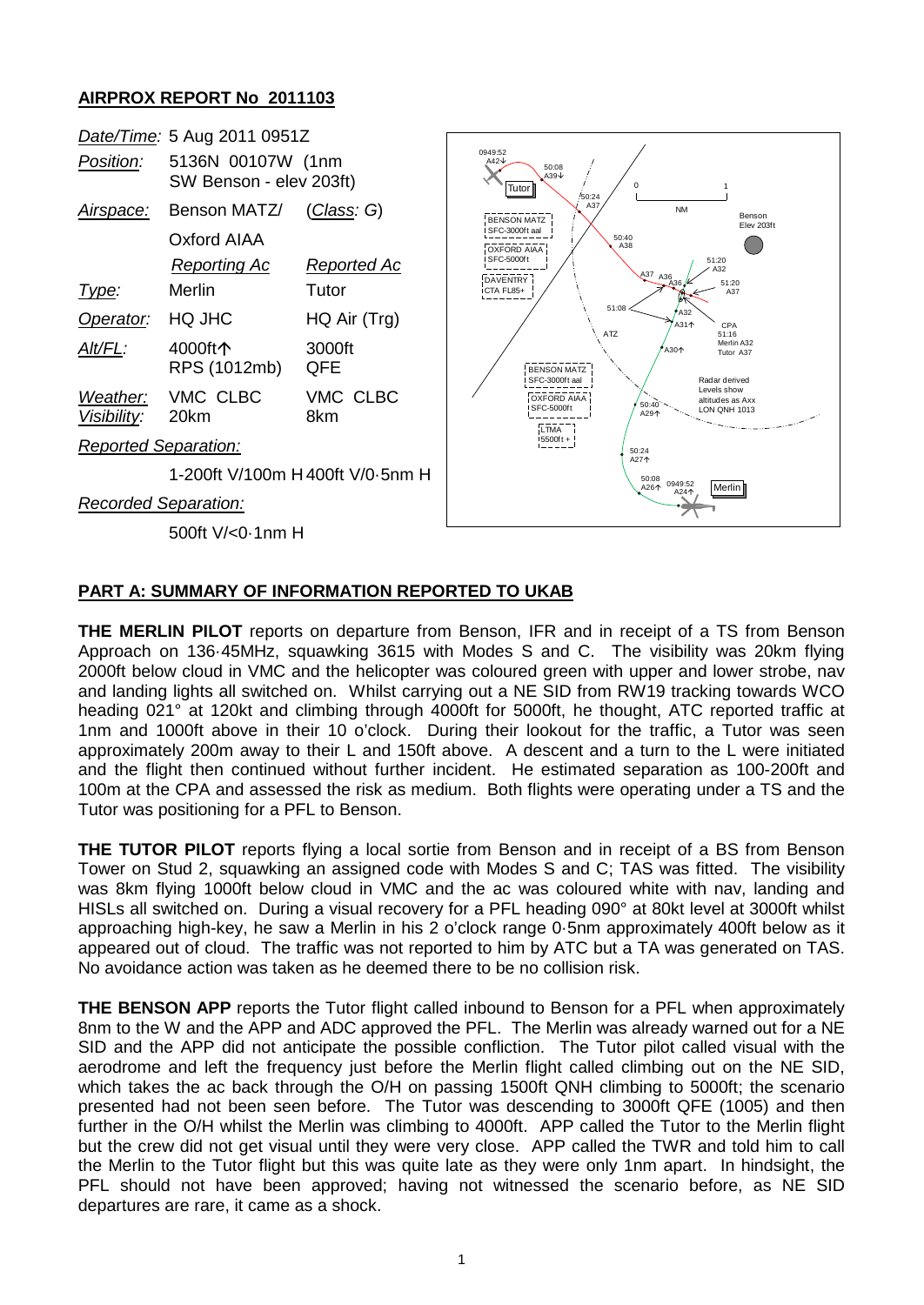**BM SAFETY MANAGEMENT** reports that this Airprox occurred between a Merlin operating IFR in VMC carrying out a NE SID from RW19 at Benson and in receipt of a TS from Benson APP and a Tutor, operating VFR conducting a PFL to Benson, in communication with Benson TWR.

All heights stated are based upon SSR Mode C from the radar replay unless otherwise stated.

Benson METAR shows EGUB 050950Z 32005KT 9999 FEW030 BKN050 20/12 Q1012 BLU NOSIG=

The NE SID RW19 procedure requires a climb on RW track (189° M), calling approach by 1000ft; on passing 1500ft (QFE) turn R to WCO, continuing climb to 4000ft (illustrated at Figure 1).



Figure 1. NE SID Benson

APP described the workload as high to medium with average task complexity. Unfortunately, APP did not report the number of ac on the freq and consequently it has not proved possible to conclusively determine the workload; however, analysis of the transcript seems to show that the APP was providing an ATS to at least 2 Tutors and 3 Rotary-wing, including the incident ac. TWR was unable to recall any aspect of the incident; however, analysis of the transcript suggests that the workload was moderate.

At 0949:11, the Merlin flight contacted APP, was identified, placed under a TS and instructed to climb to 6000ft on 1012mb, subsequently corrected at 0949:32 to 5000ft. At this point, the Merlin was 1·9nm S of Benson, maintaining RW track climbing through 2000ft, with the Tutor 3·9nm WNW of Benson, tracking ESE, indicating 4300ft; 4·6nm lateral separation existed between the ac.

At 0949:53, the Tutor flight, already in receipt of a TS from APP, called for a visual recovery through a PFL and was instructed to, "*report visual with the aerodrome*." At this point the Merlin was 3nm SW of Benson in the R turn for WCO, climbing through 2400ft; the Tutor was 4·2nm NW of the Merlin, tracking NE at 4200ft, descending. No TI was passed to the Tutor flight on the Merlin.

CAP 774 states that in providing a TS, 'controllers shall aim to pass information on relevant traffic before the conflicting aircraft is within 5nm, in order to give the pilot sufficient time to meet his collision avoidance responsibilities and to allow for an update in traffic information if considered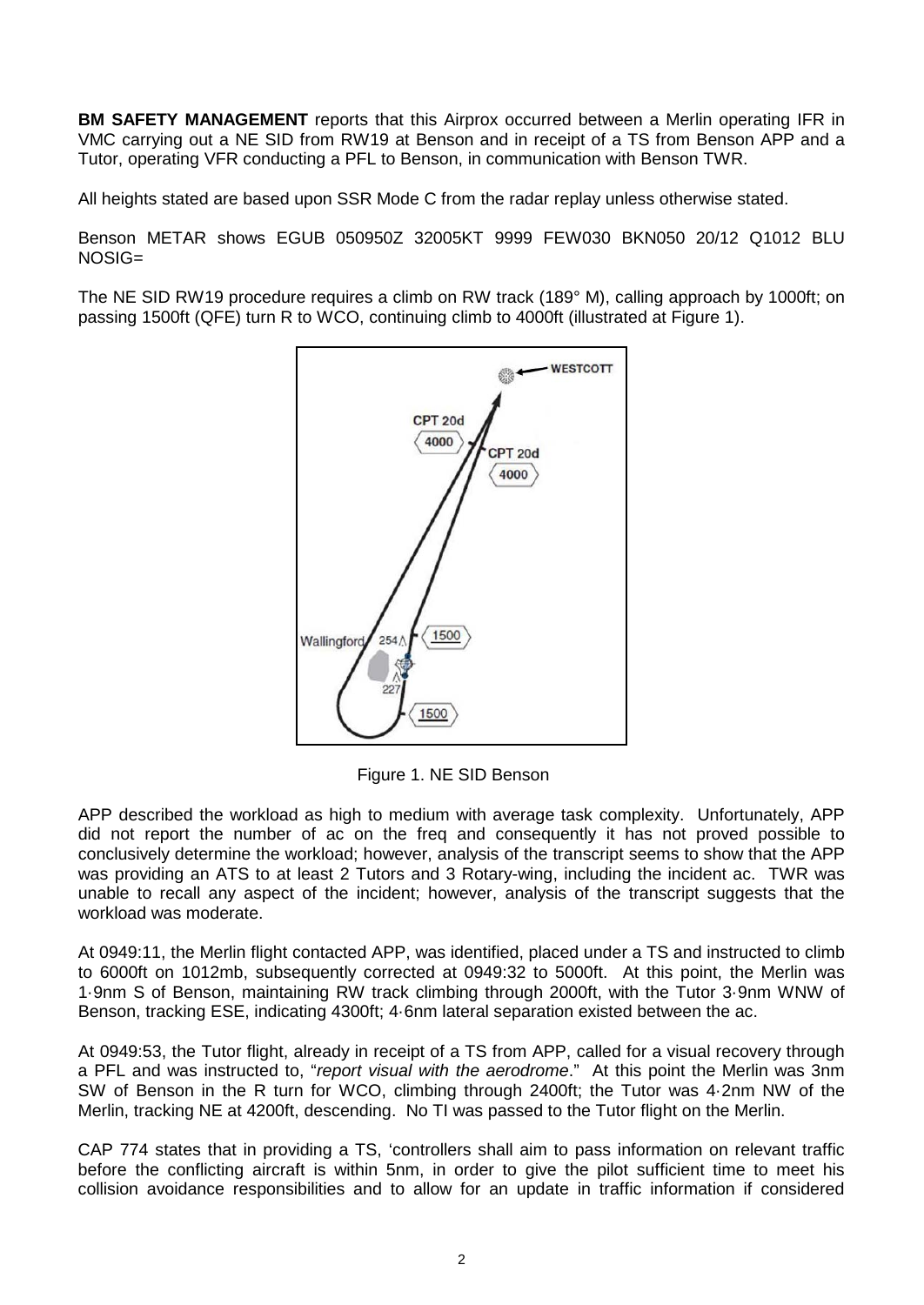necessary. However, high controller workload and RTF loading may reduce the ability of the controller to pass traffic information, and the timeliness of such information.' APP did not reduce the service to any ac on frequency due to high workload.

At 0950:03, in accordance with a local procedure, APP commenced a landline call to Ground to advise TWR of the Tutor's PFL. During this exchange at 0950:05, the Tutor, 2·6nm WNW of Benson, reported, "*field in sight*" to APP.

At 0950:22 APP informed the Tutor flight that their PFL was approved and asked them to, "*report visual* (with the aerodrome)." The Tutor pilot replied immediately, "*field in sight, to Tower*" which was acknowledged by APP at 0950:26. APP reported that they had not seen a scenario before on RW19 where an ac was recovering from the W through a PFL coincident with an ac departing on a NE SID. Consequently, they did not "anticipate the possible confliction" and "in hindsight" should not have approved the PFL.

At 0950:40, the Tutor pilot called TWR to request a visual join for a PFL, which was approved at 0950:51 and included information on, "*radar traffic seven miles*."

At 0950:42, APP passed TI to the Merlin flight on the Tutor stating, "*Tutor north, two miles (*radar replay shows 1·8nm)*, tracking south, one thousand feet above, inbound P-F-L*" which was acknowledged at 0950:49. Eighteen seconds later, at 0951:09, APP commenced a landline call to TWR stating, "*can you call the three-six-one-five, the Merlin, to your Tutor please (*3sec pause) *to (*Tutor c/s) *in the P-F-L, can you tell him that there's a Puma going through the overhead*." The Merlin mentioned by APP is the reporting Merlin; however, the Puma that is mentioned is unconnected to the incident and is inbound on an ILS approach from the NE of Benson.

At 0951:20 TWR broadcast to the reported Tutor flight that there was a, "*Puma going through the overhead, currently south, half a mile, five hundred feet below*." The Tutor pilot reports, "*Erm we saw him thank you.*" However, in reality, the subject of this broadcast was the incident Merlin, with the broadcast being made shortly after the CPA which occurred at 0951:16. Coincident with the landline call at 0951:09, a pair of Tutor flights un-connected to the incident had called TWR which may have obscured part of the landline call and caused the mis-communicated TI.

The radar replay shows that at 0951:16 the Tutor was passing L to R through the Merlin's 12 o'clock with <0·1nm lateral and 500ft indicated vertical separation. At 0951:20 the Merlin is 0·1nm NW of the Tutor, with both ac maintaining their respective altitudes; the avoiding L turn described by the Merlin is evident on radar.

The Tutor pilot reported that as they were approaching High Key, they visually acquired the Merlin in their 2 o'clock at a range of 0·5nm approximately 400ft below. The Merlin pilot reports first sighting the Tutor approximately 200m (0·1nm) to their L and 150ft above which, if accurate, would equate to just before 0951:16, immediately prior to the CPA. Of note is the fact that the Merlin pilot did not report the Airprox on the frequency at the time of the incident.

Notwithstanding the respective crew's responsibilities to 'see and avoid' other ac which they discharged, albeit at differing times in the incident sequence, the ATM aspects warranted further analysis; specifically, the suggestion by APP that they should not have approved the PFL.

Bearing in mind the process of human cognition and APP's workload, compounded by the Tutor flight's proximity to the O/H on their initial call at 0949:53, it is perhaps understandable that APP perceived their immediate priority to be to seek approval for the PFL from Ground. However, the ensuing relatively rapid sequence of events and their 'challenge and response' nature meant that APP had little time to intercede to control the developing situation, for example by providing vertical separation between the two ac, once they had started the landline call.

Realistically, once the Tutor had transferred from APP to TWR at 0950:26, the opportunity was lost to control the situation. The remaining course of action open to APP was to pass TI to the Merlin and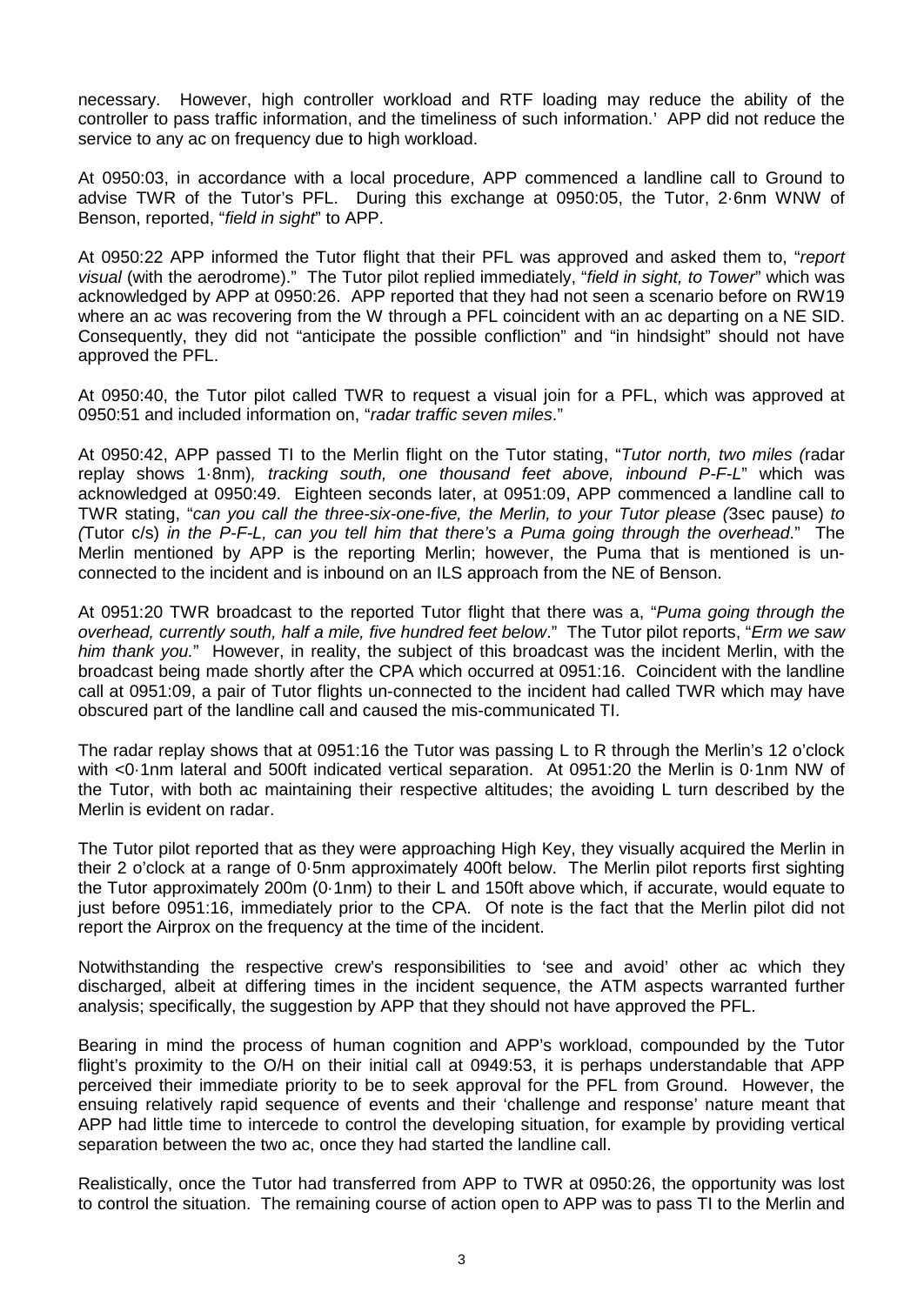Tutor crews to enable them to develop their SA in order for them to 'see and avoid' each other. However, it was approximately 14sec later that APP passed TI to the Merlin flight and a further 18sec before they instructed TWR to pass the TI to the Tutor flight. Arguably, the point at which APP passed TI to the Merlin, when 1·8nm lateral separation existed, represents both the point that APP first perceived the confliction between the 2 ac and the point at which they realised that approving the Tutor's PFL had caused the Airprox. This suggests that APP's visual scan of the surveillance display had degraded, possibly as a result of attentional tunnelling caused by an elevated level of psychophysiological stress, in turn caused by high workload. That notwithstanding, the Merlin crew received the TI 30sec prior to the CPA, which enabled them to focus their visual scan, gain visual with the Tutor and take appropriate action, albeit later than is ideal.

Unfortunately, as TWR was unable to recall the incident, it has not been possible to determine their thought processes, or perception of priorities at the time. Whilst 'good practice' would suggest that TWR was monitoring the High-Brite VRD which would have enabled them to perceive the confliction and pass TI, the absence of a warning prior to APP's call at 0951:09 could be explained in a number of different ways.

Immediately following this incident the unit reviewed their PFL v IFR procedures and issued a temporary order precluding PFLs if a NE SID had been prenoted or TACAN approaches are being made.

**HQ JHC** comments that the issue of the temporary order precluding PFLs should be followed up with a permanent solution which could include improved education to APP controllers, TWR supervisors and Tutor pilots.

**HQ AIR (TRG)** comments that the root cause of the incident appears to be the organisational issue of conflicting procedures. Whilst not overtly dangerous, such conflicting procedures increase the likelihood of ac coming into close proximity and the unit's procedure change is welcome. The weather conditions (the Tutor reports the Merlin appearing out of cloud and the Merlin reports operating between cloud layers) reduced his time available to acquire the Merlin visually and this was compounded by the lack of TI, which would have suggested that there was unlikely to be any conflicting traffic. However, this was mitigated to a large degree by the effectiveness of TAS, which assisted in gaining the visual contact. This highlights the benefits that TAS offers in acquiring and avoiding transponding traffic. It is unfortunate that the Tutor pilot then elected to fly close enough to cause the Merlin crew concern.

## **PART B: SUMMARY OF THE BOARD'S DISCUSSIONS**

Information available included reports from the pilots of both ac, transcripts of the relevant RT frequencies, radar video recordings, reports from the air traffic controllers involved and reports from the appropriate ATC and operating authorities.

With this incident occurring in Class G airspace, there was equal onus on both crews to maintain their own separation from other traffic through see and avoid. Both flights were augmenting this with a TS from APP, although Members queried whether this service was appropriate in IMC where a DS would be better. The BM SM Advisor informed Members that a TS was mandated in the Benson FOB as the minimum service for flights in IMC. From the chain of events it appeared to Members that APP had no plan of action and was controlling reactively. Although APP reported not seeing the scenario beforehand, Members thought that the controller should, from knowledge of the procedures, have been able to assimilate that PFL traffic commencing from 3000ft QFE and routeing to the airfield O/H from the W could conflict with an IFR departure climbing to 5000ft on NE SID. However, it was only after coordinating the Tutor's PFL with TWR through GRD and the flight had been transferred that APP realised from the radar the developing conflict. It appeared that the coordination with TWR had been carried out in haste because of the Tutor's proximity to the Benson O/H but without considering the Merlin. APP recognised the potential conflict shortly thereafter but by that stage the TI to the Merlin crew on the Tutor was late (30sec prior to CPA) and a further delay